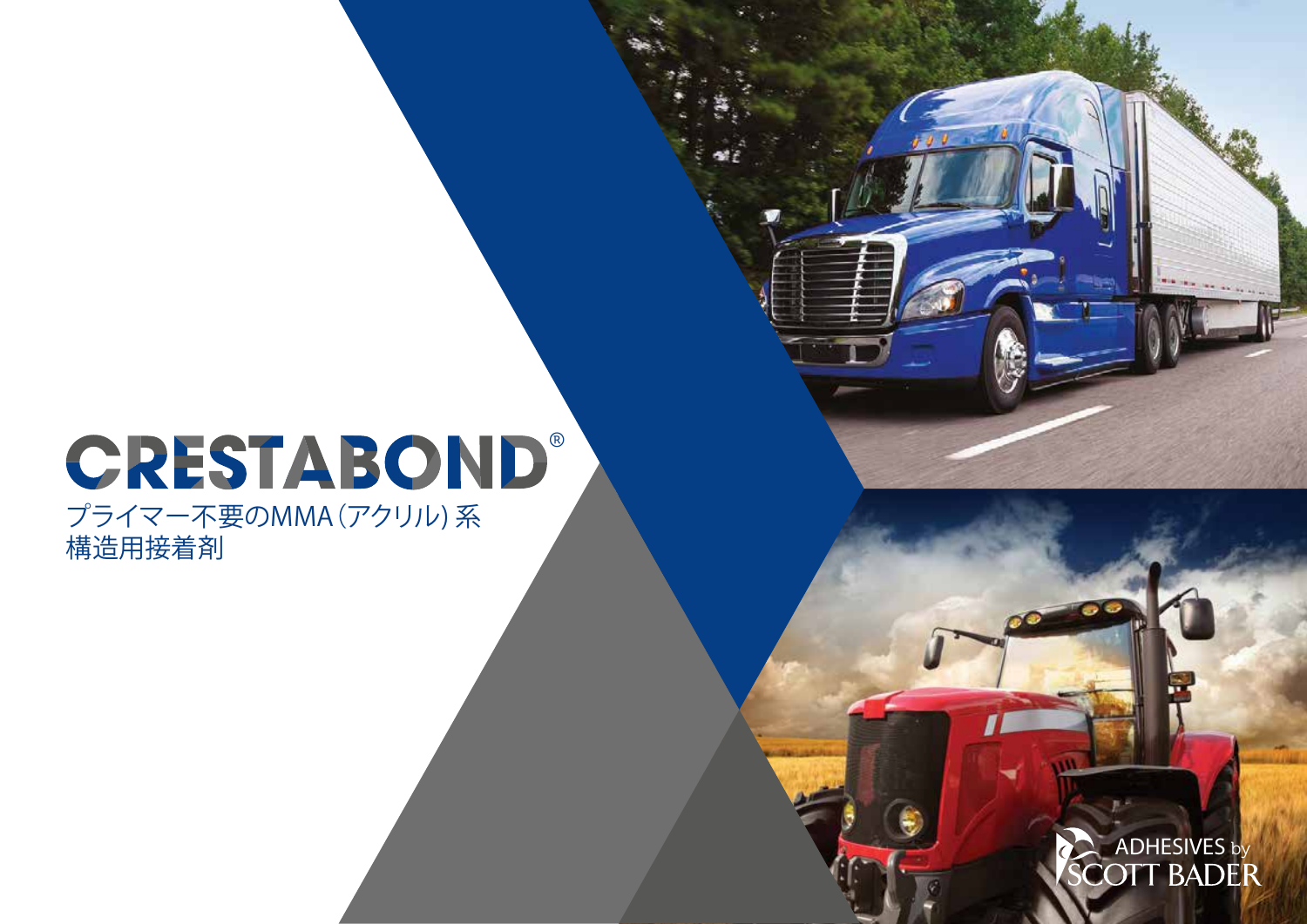# プライマー不要のMMA(アクリル)系構造用接着剤<br>Contributes ポンリーズ Crestabond® シリーズ **CRESTABOND®**

Scott Baderは40年以上に渡り高品質な 接着剤の開発、製造を手掛けるグローバル企業です

Scott Baderは各業界に精通した一流の技術陣がお客様を 技術面でサポート致します。

・I)は<sub>宇</sub>新的な硬1℃剤を配合し、多様々<br>多様な用途にご使用いただけます。 当社は社内に実験用ラボを構え、お客様より試験材料をお預 かりし、接着強度試験等各種お客様の要望に迅速に対応でき る体制を整えております。Crestabond® シリーズのM7シリ ーズ、PP-04(主剤1:硬化剤1)およびM1シリーズ(同10 :1)は革新的な硬化剤を配合し、多様な作業時間、

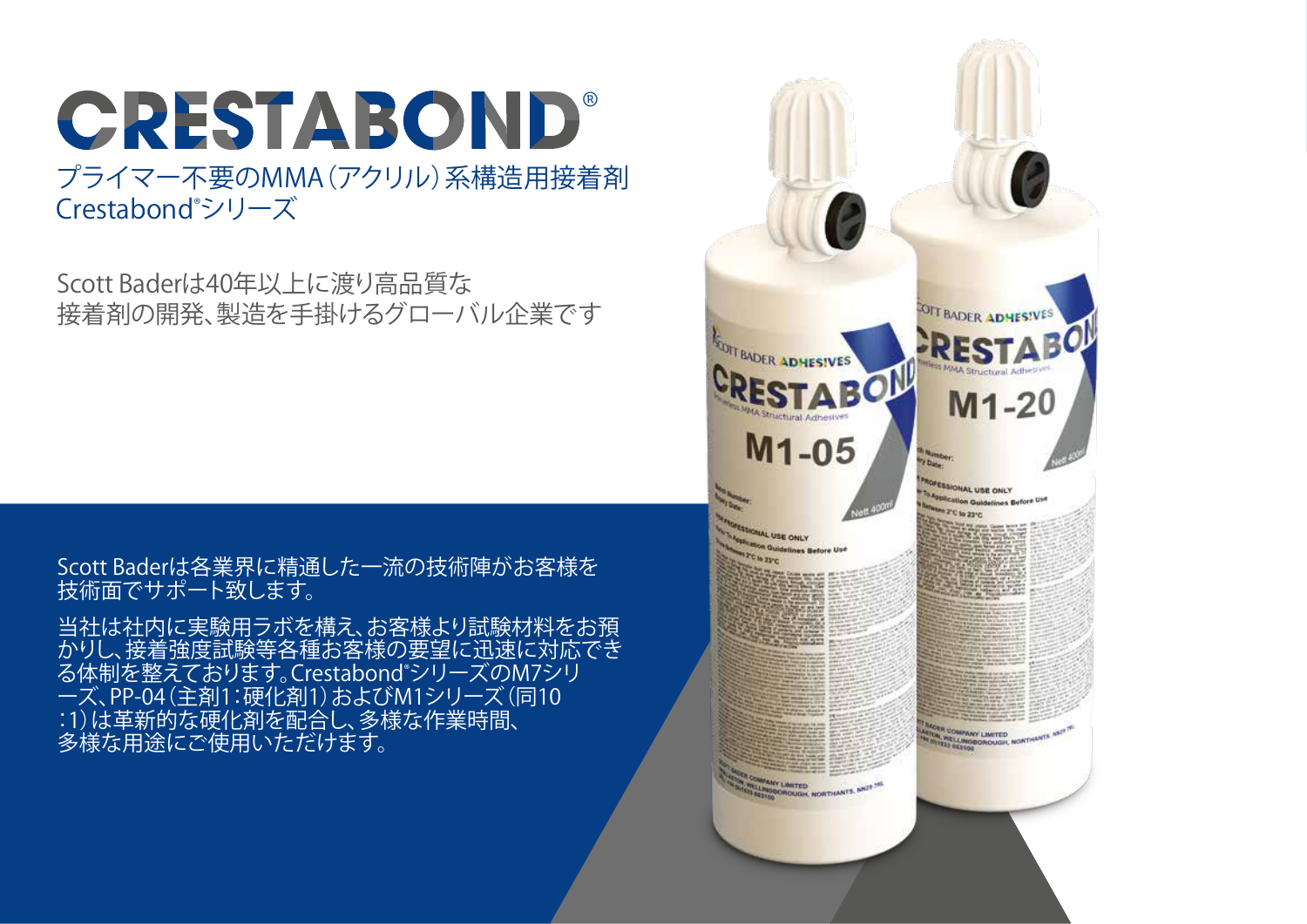# 主な用途



# 接着剤を使用する前に(一般注意事項)

### ■作業前チェックリスト

- 製品は品質期限内であるか
- ▶カートリッジはSDSに記載の通りに保管されていたか
- カートリッジに破損等はないか
- カートリッジの先端が塞がっていないか
- 混合ノズルが正しく使用されたか

### ■作業時の注音占

- ▶作業温度の違いは作業時間を左右します
- ▶混合ノズルはご使用後必ず廃棄して下さい (再利用 はしないで下さい)
- Crestabond® の作業温度は-40℃から100℃まで 指定された硬化時間後
- 指定された硬化時間後 Crestabond® は約80%の強 度になり、24時間後に完全に硬化します

# ■Crestabond® の主な応用分野

# 金属

- ▶ 金属表面のクリーニングが必要。埃、汚れ、油分、 酸化物、その他汚れをアセトン、MEK、IPAなどの 有機溶剤で除去します
- 電気めっきや亜鉛で被覆された鋼材には Crestabond® M7シリーズの使用を推奨します
- 冷延鋼板を接着する際には、表面をクリーニング、 研磨した後、再度クリーニングすると接着硬化が より高まります

### 複合材料

- ▶表面のクリーニングが必要。埃、汚れ、油分、酸化 物、その他汚れをアセトン、MEK、IPAなどの有機 溶剤で除去します
- ゲルコートされた材料は表面のクリーニングが必要 であり、粒度100-140のサンドペーパーで研磨し た後、再度クリーニングすると接着効果がより 高まります
- すべての複合材料はCrestabond® で接着可能です

# プラスチック

- ▶表面のクリーニングが必要。埃、汚れ、油分、酸化 物、その他汚れをアセトン、MEK、IPAなどの有機 溶剤で除去します
- ▶表面エネルギーの低いPP、PE、その他ポリオレフ ィン等にはCrestabond® PP-04を使用して下さい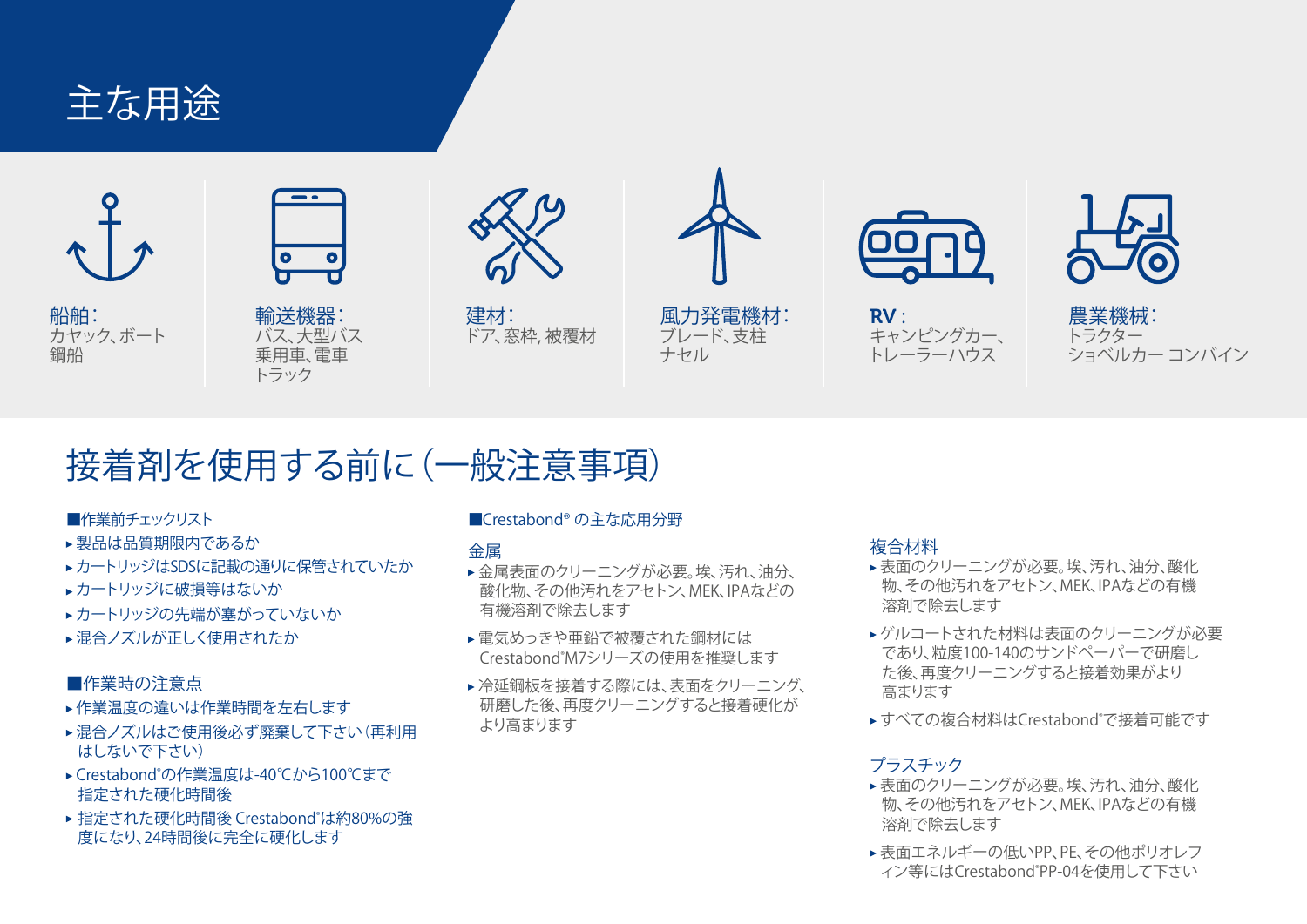# Crestabond® の特徴とお客様のメリット

| 特徴           | メリット                   |
|--------------|------------------------|
| プライマー不要の接着剤  | 生産効率の大幅な改善、ランニングコストの削減 |
| 最小限の表面処理     | 粉塵放出と準備時間の低減           |
| 優れた耐疲労性と耐衝撃性 | 最終製品の長寿命化              |
| 幅広い作業時間と混合時間 | 生産サイクルの最適化と製造コストの削減    |
| 優れた隙間充填性能    | 多用途に使用可能               |
| 異種材料の接着      | 構造設計に対する柔軟性供与          |

# Crestabond® の ディスペンサー

- Scott Bader® のカートリッジはハンドガンおよび エアガンで使用可能です
- ▶ペール、ドラム入り製品は調合機1:1 (主剤:硬化 剤)もしくは10:1(同)の割合で自動的に配合、 吐出されます
- Scott Baderの技術陣は調合機関する技術的な アドバイスが可能です



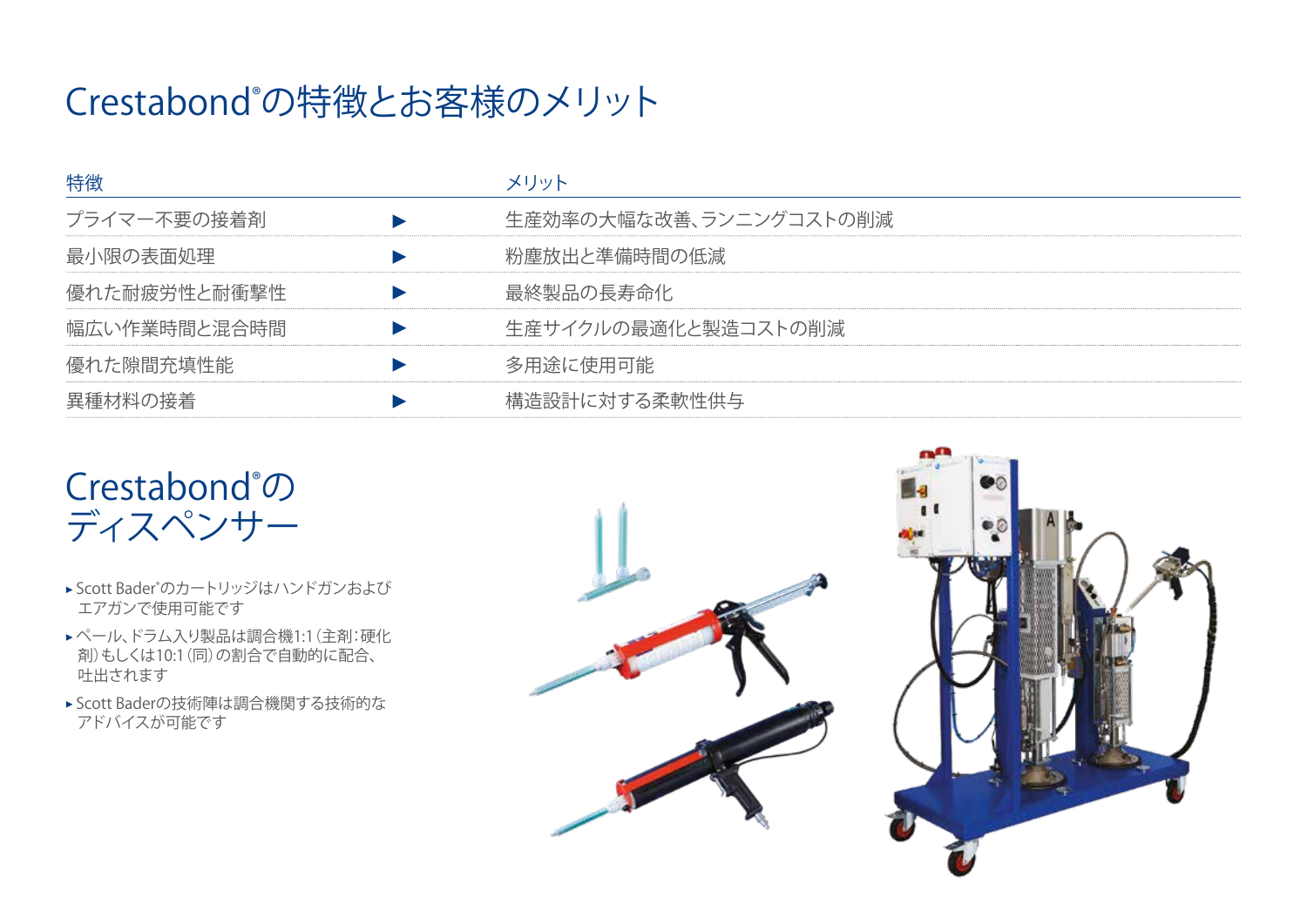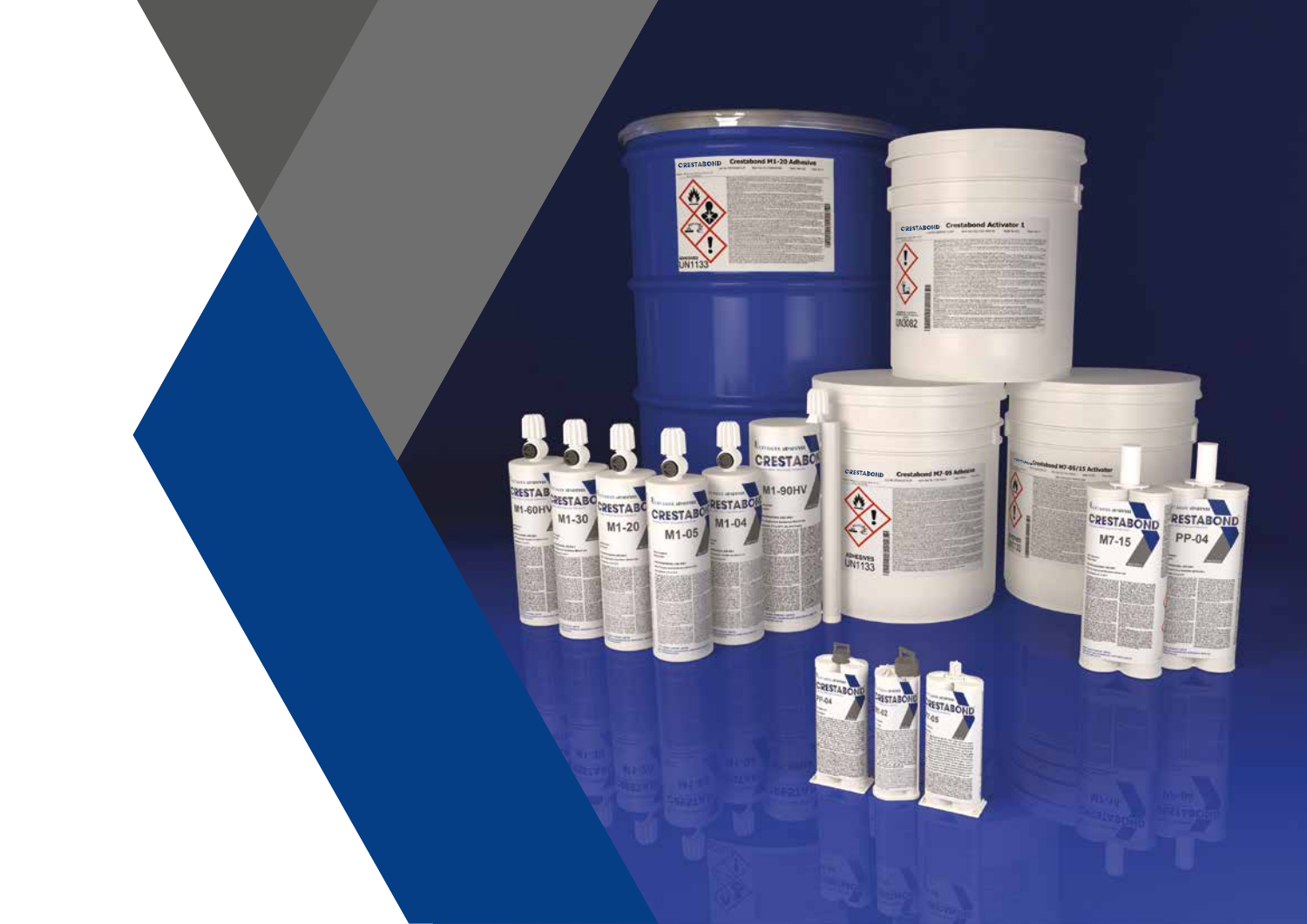# 製品概要

| 製品名            | 種類                  | 色        | 混合比率<br>(体積) | 粘度<br>(CP)          | 可使時間       | 硬化時間<br>(分)* | 引張強度<br>(MPa) | 引張弾性率<br>(MPa) | 引張伸長率<br>(%) | 隙間充填<br>(mm) |
|----------------|---------------------|----------|--------------|---------------------|------------|--------------|---------------|----------------|--------------|--------------|
| $M1-02$        | 多用途接着剤              | 黒        | 10:1         | 100,000 - 140,000   | $1 - 2$    | $2 - 3$      | $12 - 16$     | $600 - 1000$   | $80 - 100$   | $1 - 15$     |
| $M1-04$        | 多用途接着剤              | 黒        | 10:1         | 100,000 - 140,000   | $3 - 5$    | $8 - 10$     | $16 - 20$     | $600 - 1000$   | $80 - 100$   | $1 - 15$     |
| $M1-05$        | 多用途接着剤              | 黒        | 10:1         | 100,000 - 140,000   | $4 - 7$    | $12 - 18$    | $16 - 20$     | $600 - 1000$   | $80 - 100$   | $1 - 15$     |
| $M1-10$        | 多用途接着剤              | 黒        | 10:1         | 100,000 - 140,000   | $8 - 12$   | $16 - 23$    | $16 - 20$     | $600 - 1000$   | $80 - 100$   | $1 - 15$     |
| $M1-20$        | 多用途接着剤              | 黒        | 10:1         | 100,000 - 140,000   | $16 - 22$  | $25 - 35$    | $16 - 20$     | $600 - 1000$   | $80 - 100$   | $1 - 25$     |
| $M1-30$        | 多用途接着剤              | 黒        | 10:1         | 200,000 - 240,000   | $25 - 35$  | $60 - 80$    | $18 - 22$     | $600 - 1000$   | $100 - 130$  | $1 - 50$     |
| M1-60HV        | 多用途接着剤              | 緑色       | 10:1         | 340,000 - 380,000   | $50 - 70$  | $150 - 180$  | $22 - 26$     | 1200 - 1600    | $50 - 70$    | $1 - 50$     |
| <b>M1-90HV</b> | 多用途接着剤              | 緑色       | 10:1         | 340,000 - 380,000   | $80 - 100$ | $210 - 240$  | $22 - 26$     | 1200 - 1600    | $50 - 70$    | $1 - 50$     |
| M7-05          | 多用途接着剤              | オフホワイト〜黒 | 1:1          | $30,000 - 70,000$   | $4 - 7$    | $18 - 22$    | $22 - 25$     | 1200 - 1700    | $25 - 30$    | $1 - 5$      |
| $MZ-15$        | 多用途接着剤              | オフホワイト〜黒 | 1:1          | $30,000 - 70,000$   | $10 - 20$  | $30 - 45$    | $22 - 25$     | 1200 - 1700    | $25 - 30$    | $1 - 5$      |
| <b>PP-04</b>   | 低表面エネルギ<br>一材料向け接着剤 | オフホワイト   | 1:1          | $150,000 - 200,000$ | $3 - 5$    | $25 - 125$   | $12 - 17$     | $800 - 1200$   | $2 - 5$      | $0.5 - 5$    |

上記物性は実験結果に基づくデータです \*テクニカルデータシート(TDS)参照

### 荷姿:

### M1シリーズ

- ▶ 50mlカートリッジ
- ▶ 400mlカートリッジ
- ▶ 825mlカートリッジ
- ▶ 18kg 樹脂ドラム
- ▶ 180kg スチールドラム

### M7シリーズ

- ▶ 50mlカートリッジ
- ▶ 400mlカートリッジ
- ▶ 18kg 樹脂ドラム
- ▶ 180kg スチールドラム

# ▶ ステップ1: 最適可使時間と硬化時間の接着剤をお選び下さい

\*カートリッジタイプ以外(ペール、樹脂ドラム)は主剤と硬化剤は別売りです

| 製品名       | 接着剤                                    | 硬化剤                      |
|-----------|----------------------------------------|--------------------------|
| $M1-02$   | M <sub>1</sub> -02 Adhesive            | Activator 4              |
| $M1-04$   | M <sub>1</sub> -05 Adhesive            | <b>Activator 4</b>       |
| $M1-05$   | M1-05 Adhesive                         | <b>Activator 1 Black</b> |
| $M1-10$   | M <sub>1</sub> -10 Adhesive            | <b>Activator 1 Black</b> |
| $M1-20$   | M <sub>1</sub> -20 Adhesive            | <b>Activator 1 Black</b> |
| $M1-30$   | M1-30 Adhesive                         | <b>Activator 1 Black</b> |
| $M1-60HV$ | M1-60HV Adhesive                       | <b>Activator 2 Green</b> |
| M1-90HV   | M1-90HV Adhesive                       | <b>Activator 2 Green</b> |
| M7-05     | M7-05 Adhesive or M7-05 Adhesive Black | M7-05 Activator          |
| $MZ-15$   | M7-15 Adhesive or M7-15 Adhesive Black | M7-15 Activator          |
|           |                                        |                          |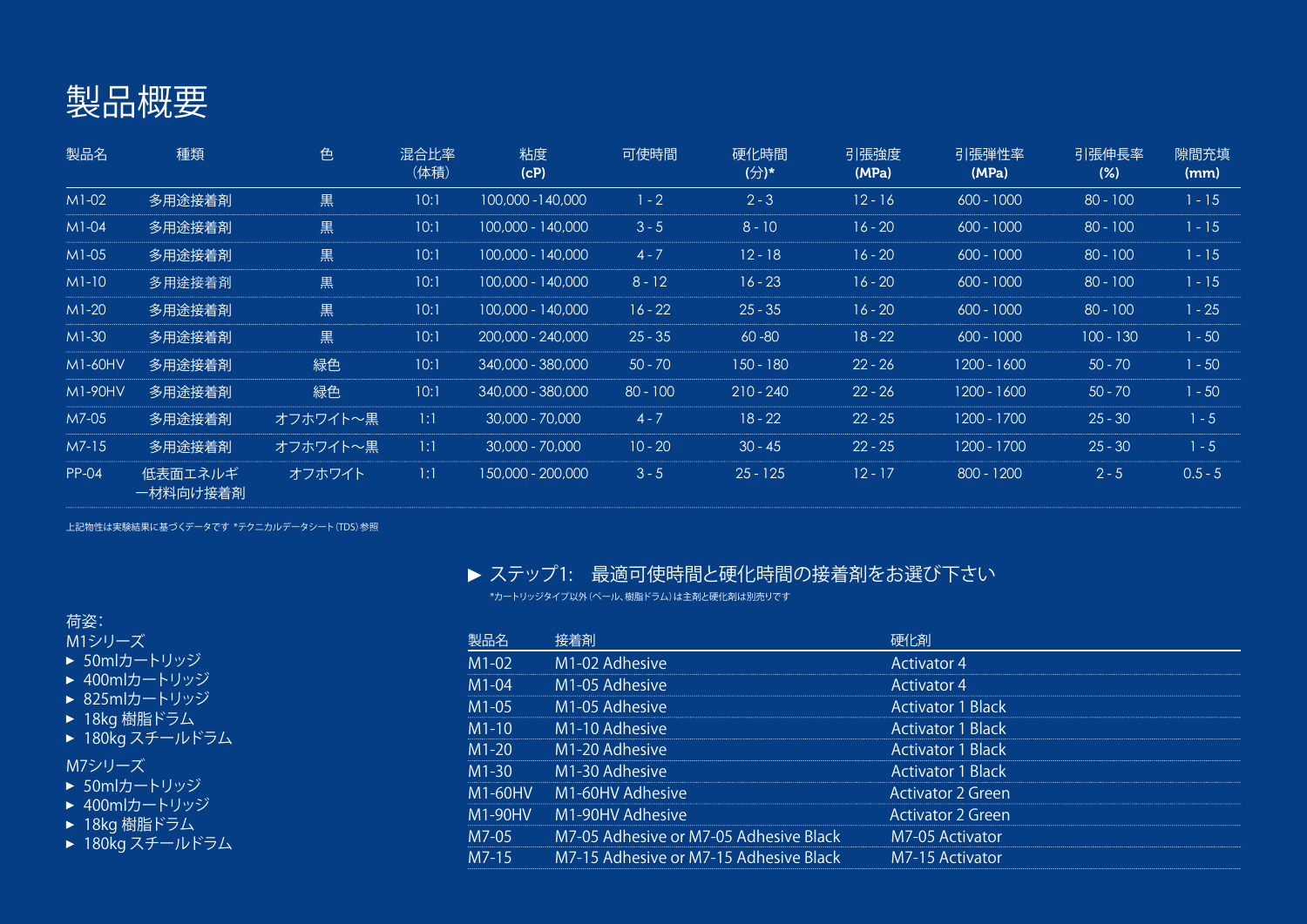| 製品名          | <b>GRP</b>   | ステンレス鋼板 | アルミニウム | 粉末被覆鋼板 | 冷延圧延鋼板 | 亜鉛めっき材料 |  | ABS樹脂 アクリルアミド ポリカーボネート | <b>PVC</b> | PP/PE/PTO |
|--------------|--------------|---------|--------|--------|--------|---------|--|------------------------|------------|-----------|
| M1-02        | $\checkmark$ |         |        |        |        |         |  |                        |            |           |
| M1-04        |              |         |        |        |        |         |  |                        |            |           |
| M1-05        |              |         |        |        |        |         |  |                        |            |           |
| M1-10        | $\checkmark$ |         |        |        |        |         |  |                        |            |           |
| M1-20        |              |         |        |        |        |         |  |                        |            |           |
| M1-30        |              |         |        |        |        |         |  |                        |            |           |
| M1-60HV      | $\checkmark$ |         |        |        |        |         |  |                        |            |           |
| M1-90HV      | $\checkmark$ |         |        |        |        |         |  |                        |            |           |
| M7-05        | $\checkmark$ |         |        |        |        |         |  |                        |            |           |
| $M7-15$      |              |         |        |        |        |         |  |                        |            |           |
| <b>PP-04</b> |              |         |        |        |        |         |  |                        |            |           |

- ▶ ステップ2: 被着材を確認して下さい
	- 複合材料
	- 金属
	- ▶ プラスチック
	- ▶ 亜鉛めっき材料
- ▶ ステップ3: 実演または実験のご要望は販売代理店の担当者まで メールもしくは電話でお問い合わせ下さい enquiries@scottbader.com